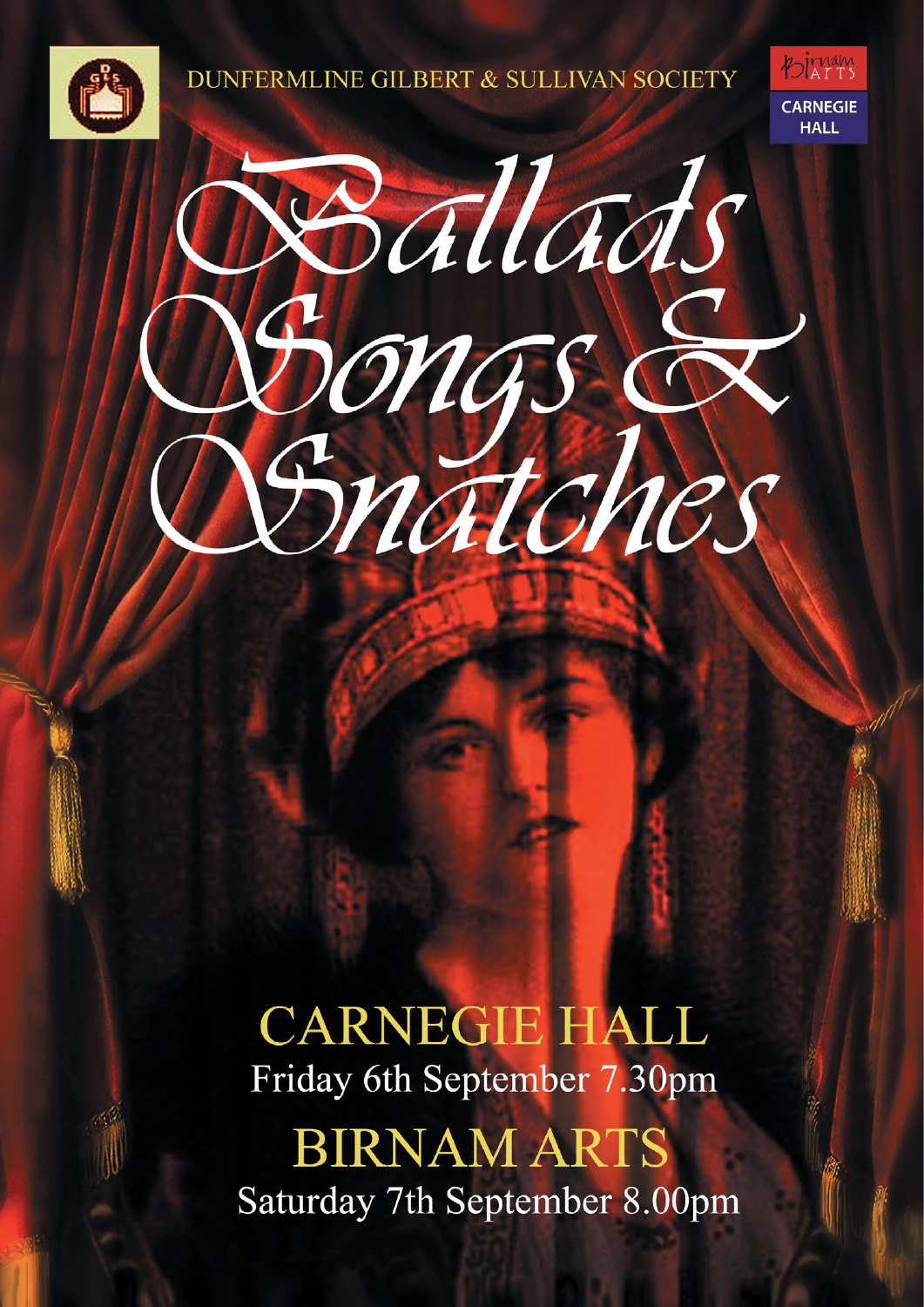Ballads, Songs & Snatches

## Rart 1 - Openings and Sntroductions

Narrators: George, Mary Alexander and Gwyneth

| Medley of Introduction Songs | Fiona, Morag, Susanne, Mary Kidd, Claire,<br>Scott, John, Willie and the Full Company |
|------------------------------|---------------------------------------------------------------------------------------|

## $\mathbb{R}$ art 2 - Hidden Sjems

#### Narrators: Tom and Anne

## $\mathbb{R}$ art  $g$  - Silbert without Sullivan  $\mathcal K$ Sullivan without Silbert!

#### Narrators: Joy, Willie and John

| Ballad of Johnny and Freddy  Laura, Ella, Mary Kidd, Douglas Kerr, David and John |  |
|-----------------------------------------------------------------------------------|--|
|                                                                                   |  |
|                                                                                   |  |
| The yarn of the 'Nancy Bell'  Laura, Susanne, Mary Kidd, Clare, Ella and Chorus   |  |
|                                                                                   |  |

# Interval of 20 minutes

## $\mathbb{R}$ art 4 - Weddings

Narrators: Douglas Reid, Claire and Mary Kidd

| Brightly dawns our wedding day - The Mikado  Laura, Gwyneth, Anne, Susanne, |  |
|-----------------------------------------------------------------------------|--|
| Morag, Val, John, Michael Reay, Douglas Kerr, Douglas Reid, David and Tom   |  |
|                                                                             |  |
| When a merry maiden marries - The Gondoliers  Caroline and Ladies Chorus    |  |
|                                                                             |  |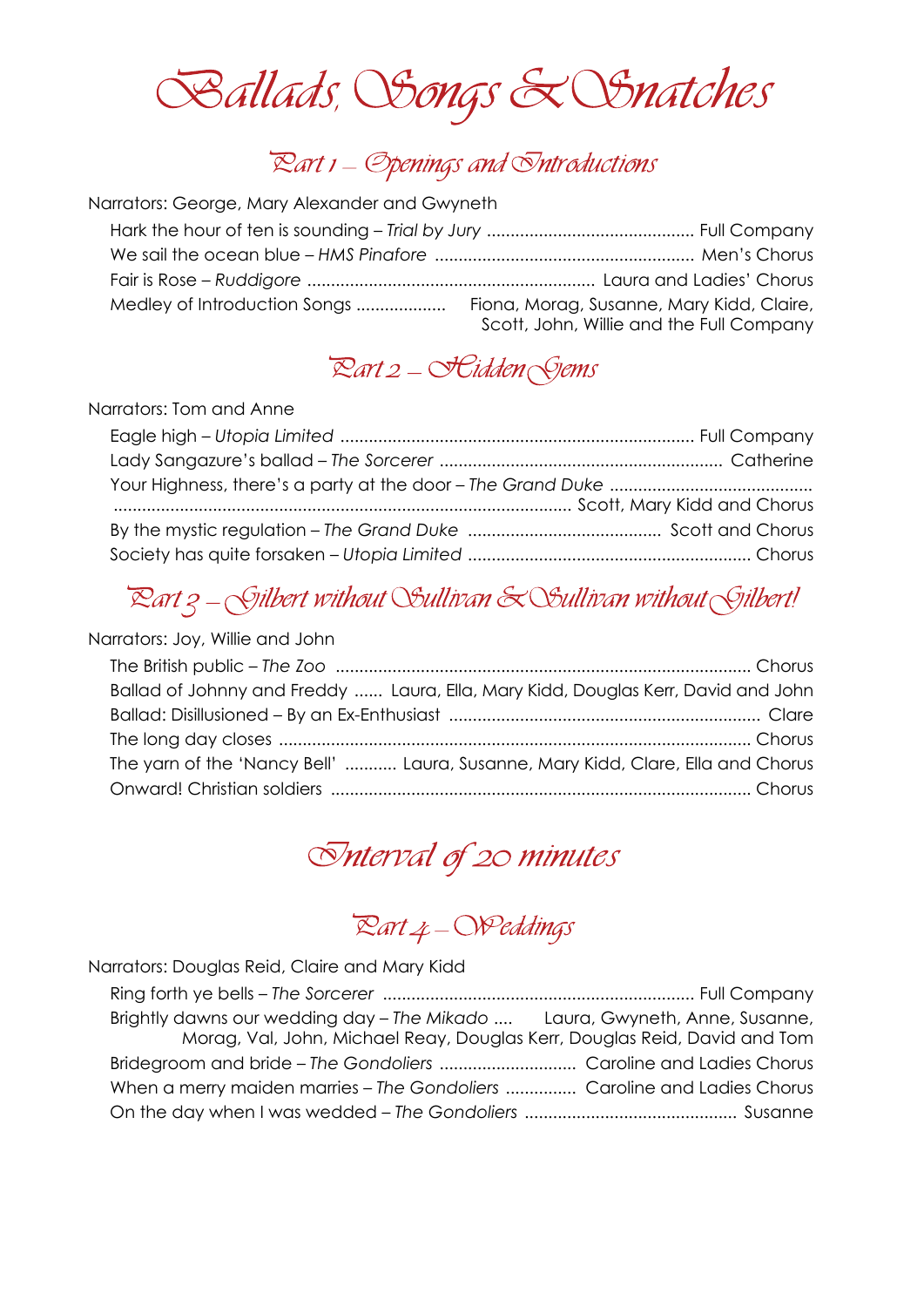Dunfermline & & Society

# $\mathbb{R}$ art $\zeta$  - Copsy Curvy

#### Narrators: Douglas Kerr and Gwyneth

With cat like tread – *The Pirates of Penzance* ................... Gwyneth and Ladies Chorus I am the very model of a modern Major-General – *The Pirates of Penzance* .......... Suzy Love is a plaintive song – *Patience* ................................................. Michael MacFarlane If you go in – *Iolanthe* ............ Caroline, Laura, Morag, Mary Alexander, Fiona and Joy Three little maids – *The Mikado* ......................... John, Michael Reay, and Douglas Reid

### $\mathbb{R}$ art 6 - Showstoppers

#### Narrators: Mary Alexander and Tom

When the night wind howls – *Ruddigore* ...................... Douglas Kerr and Men's Chorus My eyes are fully open – *Ruddigore* ....... Michael MacFarlane, Catherine and George The sun whose rays – *The Mikado* .............................................................................. Claire Love unrequited robs of my rest *and* When you're lying awake – *Iolanthe* ........... John In a contemplative fashion – *The Gondoliers .............................* Michael MacFarlane, Scott, Claire and Susan

#### Narrator: George

Dance a cachucha – *The Gondoliers* ......................................................... Full Company



## **Director Rae Lamond Musical Director Eddie Maclennan**

#### **Pianist Kate Doig**

#### **Soloists, Ensemble Singers, Actors and Narrators**

Mary Alexander Suzy Burnett Joy Campbell Ella Coates Anne Dolbear Catherine Harkin Susanne Horsburgh Michael MacFarlane Gwyneth Kirby Mary Kidd Caroline King Val McManus Claire Porterfield Morag Riley Laura Sinclair Fiona Vallance Clare White

David Alexander George Alexander John Allen Willie Campbell Tom Johnston Douglas Kerr Michael Reay Douglas Reid Scott Thomson

### **Members of the Chorus**

Ann Duly Johan Edwards Karen Grant Joan Johnson Jean Kennedy Jessica Vallance Jennifer Williams

Ian Anderson Bob Cockburn Geoff Strong Adam Vallance